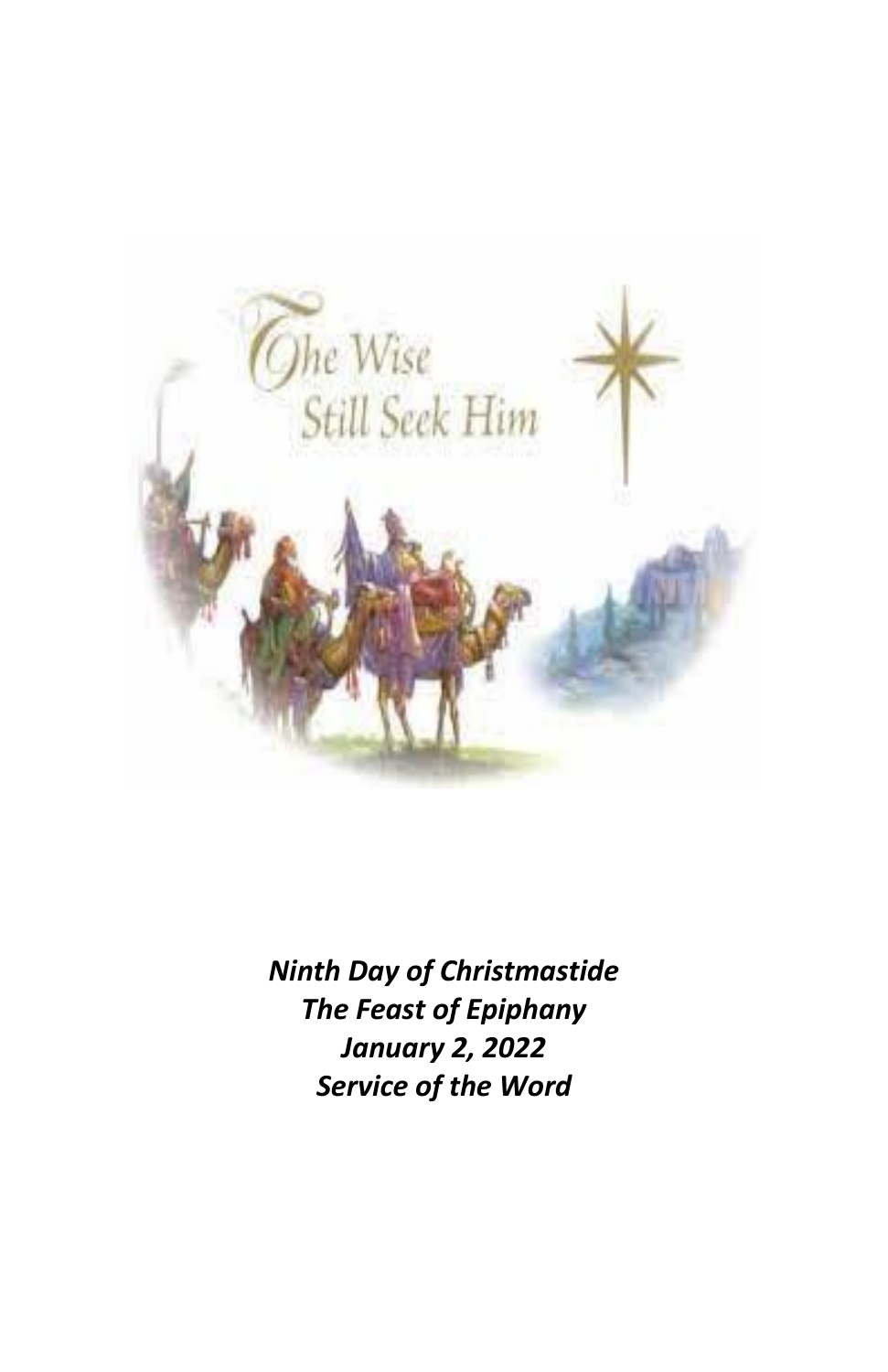#### **Invitation**

*Blessed be the holy Trinity, one God, who sends the word with angels, who is made flesh among all peoples, and who breathes peace on all the earth.* **Amen.**

In Christ, we are bold to name our sin and cry out for peace.

#### **Confession and Forgiveness:**

God of the Bethlehem star, **everyone is searching for your light shining in the face of Christ. The Magi sought Christ simply to worship him. But Herod sought him to appease his jealous anger. We confess that our motives in seeking Jesus are not pure. We do not come simply to worship: we come to Christ, asking his benefits of reassurance, health, wealth; asking him to fulfill the hundred petitions for not-so-important requests that we heap before him. But the Magi sought first the kingdom. Help us, God, to follow their example, putting our own need in perspective, worshiping the Christ in love, content to be in your presence, and laying our gifts before you. Then may we journey, trusting that your goodness and light will accompany us all the days of our life. Amen.**  —based on Matthew 2:1-16; 6:33

#### *Silent Confession*

I bring you good news of great joy for all people: God has come among us in the child born of Mary, Christ the Lord. ☩ In Christ your sins are forgiven and you are clothed in peace. **Amen.**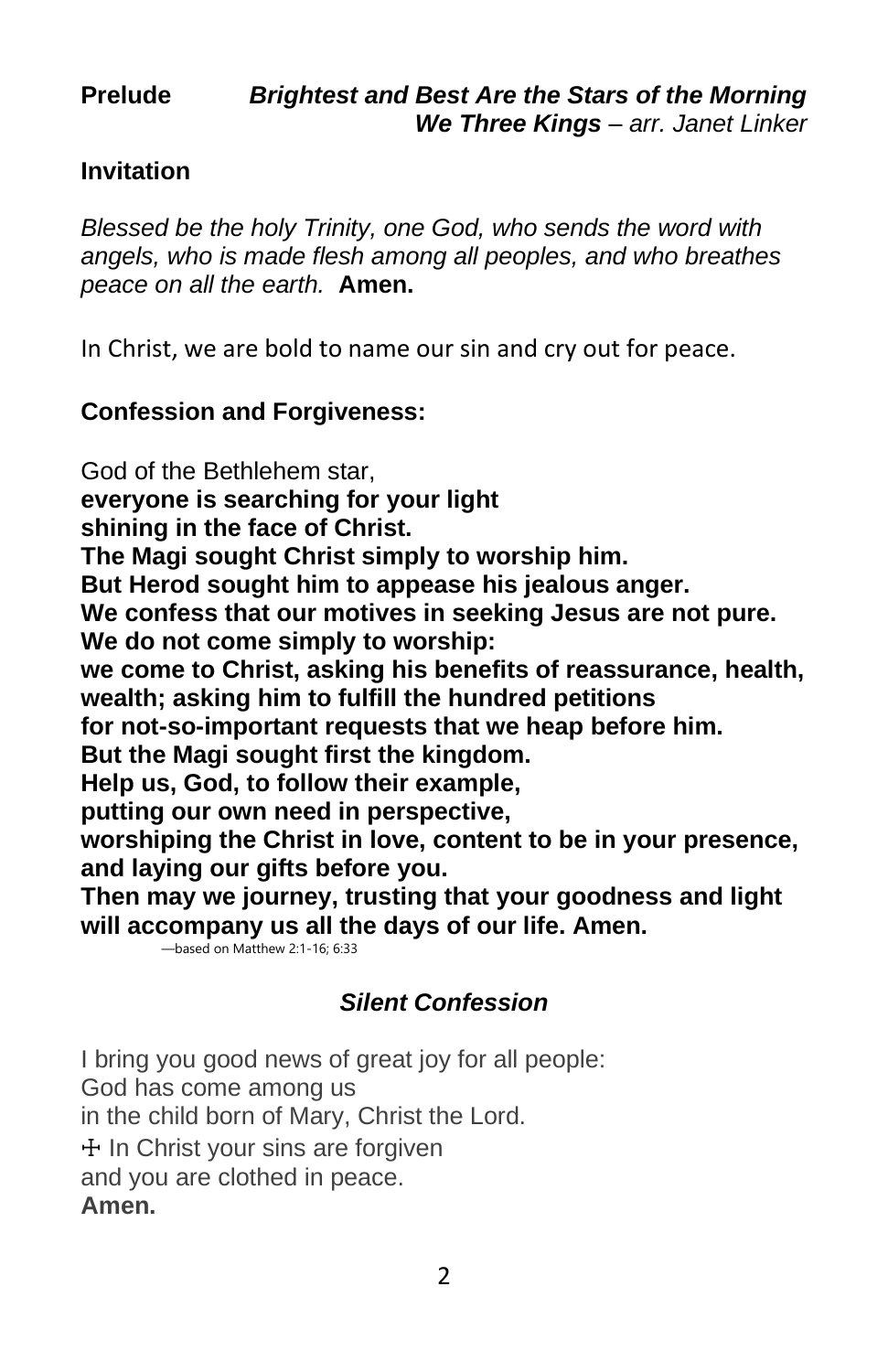### **\*The Collect**

#### **Old Testament Isaiah 60:1-6**

Arise, shine, for your light has come, and the glory of the LORD has risen upon you. **<sup>2</sup>** For behold, darkness shall cover the earth, and thick darkness the peoples; but the LORD will arise upon you, and his glory will be seen upon you. **<sup>3</sup>** And nations shall come to your light, and kings to the brightness of your rising. **<sup>4</sup>** Lift up your eyes all around, and see; they all gather together, they come to you; your sons shall come from afar, and your daughters shall be carried on the hip. **<sup>5</sup>** Then you shall see and be radiant; your heart shall thrill and exult, because the abundance of the sea shall be turned to you, the wealth of the nations shall come to you. **<sup>6</sup>** A multitude of camels shall cover you, the young camels of Midian and Ephah; all those from Sheba shall come. They shall bring gold and frankincense, and shall bring good news, the praises of the LORD.<sup>1</sup>

#### **Christmas Carol: No. 164** *One Small Child*

**Psalm 72:1-7, 10-14** Responsively

**<sup>1</sup>** Give the king your justice, O God, **and your righteousness to the royal son! <sup>2</sup>** May he judge your people with righteousness, **and your poor with justice! <sup>3</sup>** Let the mountains bear prosperity for the people, **and the hills, in righteousness! <sup>4</sup>** May he defend the cause of the poor of the people,

<sup>1</sup> *[Revised Common Lectionary](https://ref.ly/logosres/rcl?ref=YearMonthDay.1-6-2022&off=228&ctx=AMENT%0aIsaiah+60:1%E2%80%936%0a~+%0aPSALM%0aPsalm+72:1%E2%80%937)*. (2009). Bellingham, WA: Faithlife.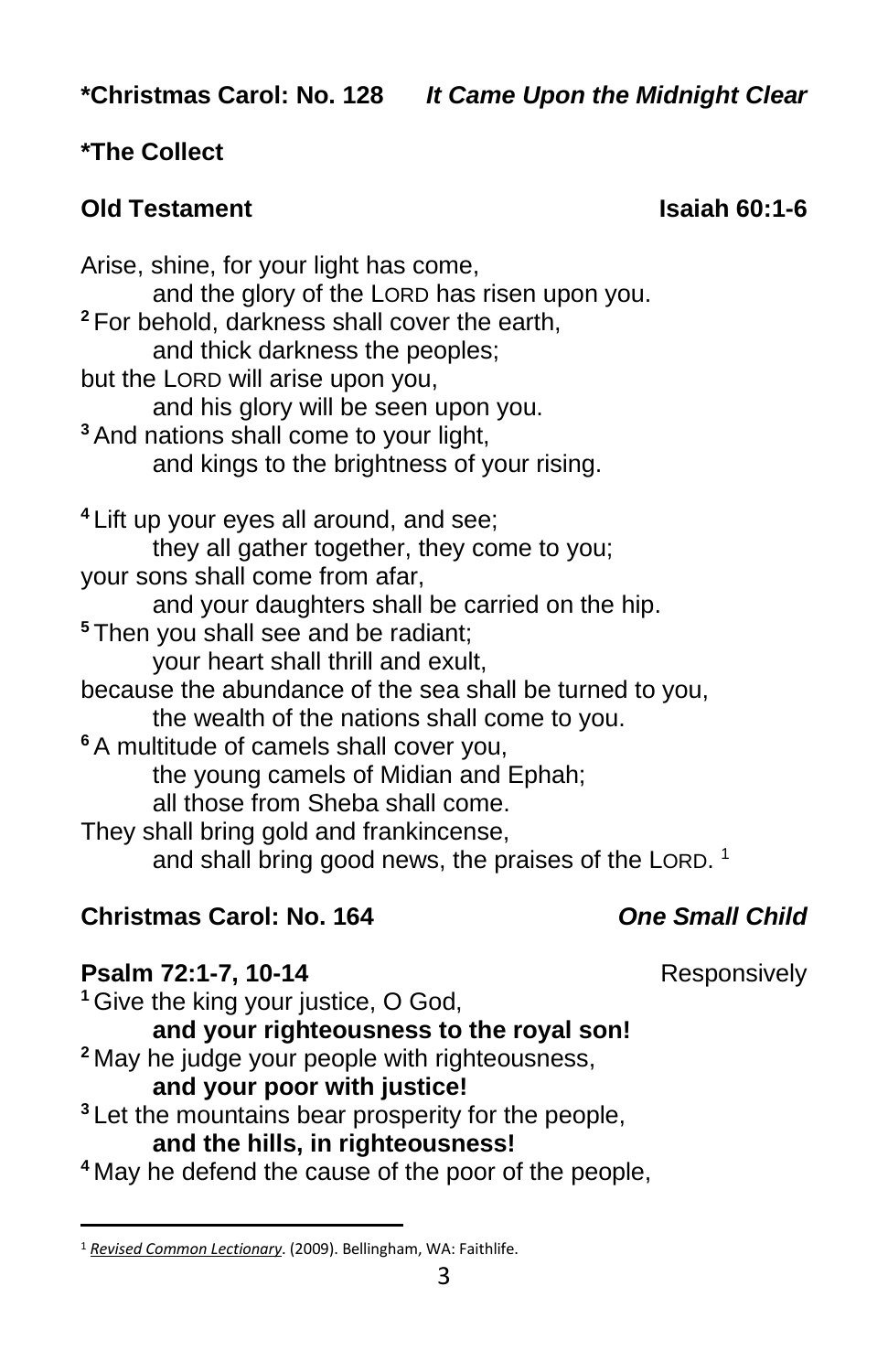**give deliverance to the children of the needy, and crush the oppressor! <sup>5</sup>** May they fear you while the sun endures, **and as long as the moon, throughout all generations! <sup>6</sup>** May he be like rain that falls on the mown grass, **like showers that water the earth! 7** In his days may the righteous flourish, **and peace abound, till the moon be no more! <sup>10</sup>** May the kings of Tarshish and of the coastlands render him tribute; **may the kings of Sheba and Seba bring gifts! <sup>11</sup>** May all kings fall down before him, **all nations serve him! <sup>12</sup>** For he delivers the needy when he calls, **the poor and him who has no helper. <sup>13</sup>** He has pity on the weak and the needy, **and saves the lives of the needy. <sup>14</sup>** From oppression and violence he redeems their life, **and precious is their blood in his sight. <sup>2</sup>**

### **\*Epiphany Carol: No. 166** *We Three Kings*

### **\*Gospel of our Lord Jesus Christ St. Luke 2:41-52**

Now after Jesus was born in Bethlehem of Judea in the days of Herod the king, behold, wise men from the east came to Jerusalem, **<sup>2</sup>** saying, "Where is he who has been born king of the Jews? For we saw his star when it rose and have come to worship him." **<sup>3</sup>** When Herod the king heard this, he was troubled, and all Jerusalem with him; **<sup>4</sup>** and assembling all the chief priests and scribes of the people, he inquired of them where the Christ was to be born. **<sup>5</sup>** They told him, "In Bethlehem of Judea, for so it is written by the prophet:

**6** " 'And you, O Bethlehem, in the land of Judah,

are by no means least among the rulers of Judah;

### for from you shall come a ruler

who will shepherd my people Israel.' "

<sup>2</sup> *[Revised Common Lectionary](https://ref.ly/logosres/rcl?ref=YearMonthDay.1-6-2022&off=256&ctx=Psalm+72:1%E2%80%937%2c+10%E2%80%9314%0a~+%0a+%0aNEW+TESTAMENT%0aEp)*. (2009). Bellingham, WA: Faithlife.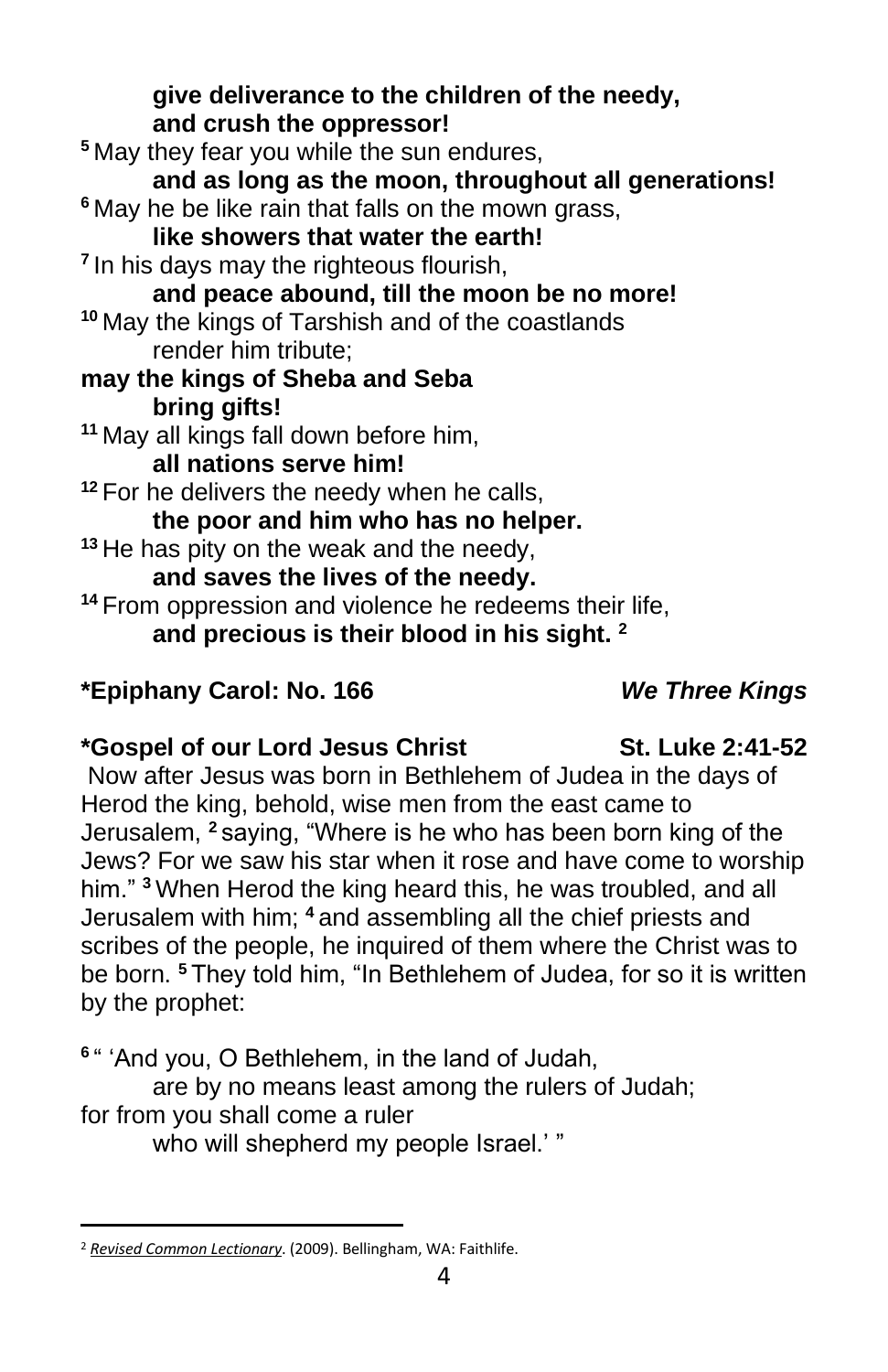**<sup>7</sup>** Then Herod summoned the wise men secretly and ascertained from them what time the star had appeared. **<sup>8</sup>** And he sent them to Bethlehem, saying, "Go and search diligently for the child, and when you have found him, bring me word, that I too may come and worship him." **<sup>9</sup>** After listening to the king, they went on their way. And behold, the star that they had seen when it rose went before them until it came to rest over the place where the child was. **<sup>10</sup>** When they saw the star, they rejoiced exceedingly with great joy. **<sup>11</sup>** And going into the house, they saw the child with Mary his mother, and they fell down and worshiped him. Then, opening their treasures, they offered him gifts, gold and frankincense and myrrh. **<sup>12</sup>** And being warned in a dream not to return to Herod, they departed to their own country by another way. $3$ 

#### **\*Affirmation of Faith** *The Apostles' Creed*

**I believe in God, the Father almighty, creator of heaven and earth. I believe in Jesus Christ, God's only Son, our Lord, who was conceived by the Holy Spirit, born of the virgin Mary, suffered under Pontius Pilate, was crucified, died, and was buried. He descended into hades. On the third day he rose again; he ascended into heaven, he is seated at the right hand of the Father, and he will come to judge the quick and the dead. I believe in the Holy Spirit, the holy catholic Church, the communion of saints, the forgiveness of sins, the resurrection of the body, and life everlasting. Amen.**

#### **Morning Prayer**

**Our Savior's Prayer** [using **debts** and **debtors**]

## **Proclamation of God's Word "PD"** *Three Sets of Three – Do You See?*

<sup>3</sup> *[Revised Common Lectionary](https://ref.ly/logosres/rcl?ref=YearMonthDay.1-6-2022&off=315&ctx=hesians+3:1%E2%80%9312%0a+%0aGOSPEL%0aMatthew+2:1%E2%80%9312%0a~+)*. (2009). Bellingham, WA: Faithlife.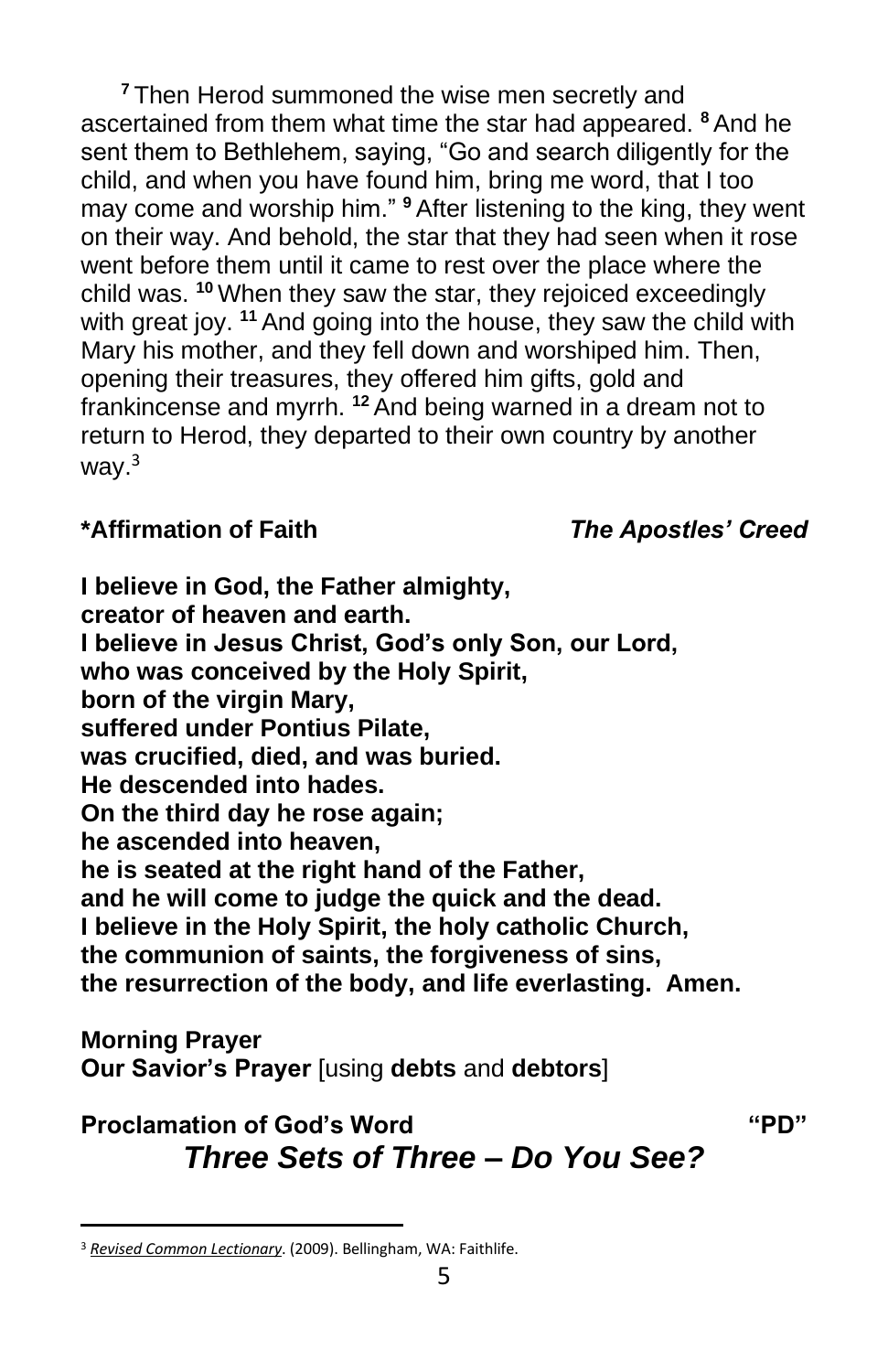**\*Dismissal and Blessing**

**\*Going Forth**

*+ + + + + + +*

#### **The Saints In Action**

TODAY – *The Ninth Day of Christmas* 9:00 a.m. Worship 10:10 a.m. Sunday School 6:30 p.m. Confirmation Class

Next Sunday – *Baptism of the Lord* 9:00 a.m. Worship 10:10 a.m. Sunday School

#### **Giving From 12/24 & 12/26/2021**

|              | Rec       | <b>Budget</b> | Over/Under |
|--------------|-----------|---------------|------------|
| General      | \$3243.00 | \$2434.93     | \$808.07   |
| Ben          | \$395.00  | \$213.46      | \$181.54   |
| <b>Maint</b> | \$265.00  | \$163.46      | \$101.54   |
| <b>Mem</b>   | 80.00     |               |            |
| <b>Total</b> | \$3983.00 | \$2811.85     | \$1091.15  |

Benevolence includes Food Pantry of \$10.00

**Christmas Eve Worship Attendance: 109 Sunday 12/26 Worship Attendance: 40 Sunday School: 7**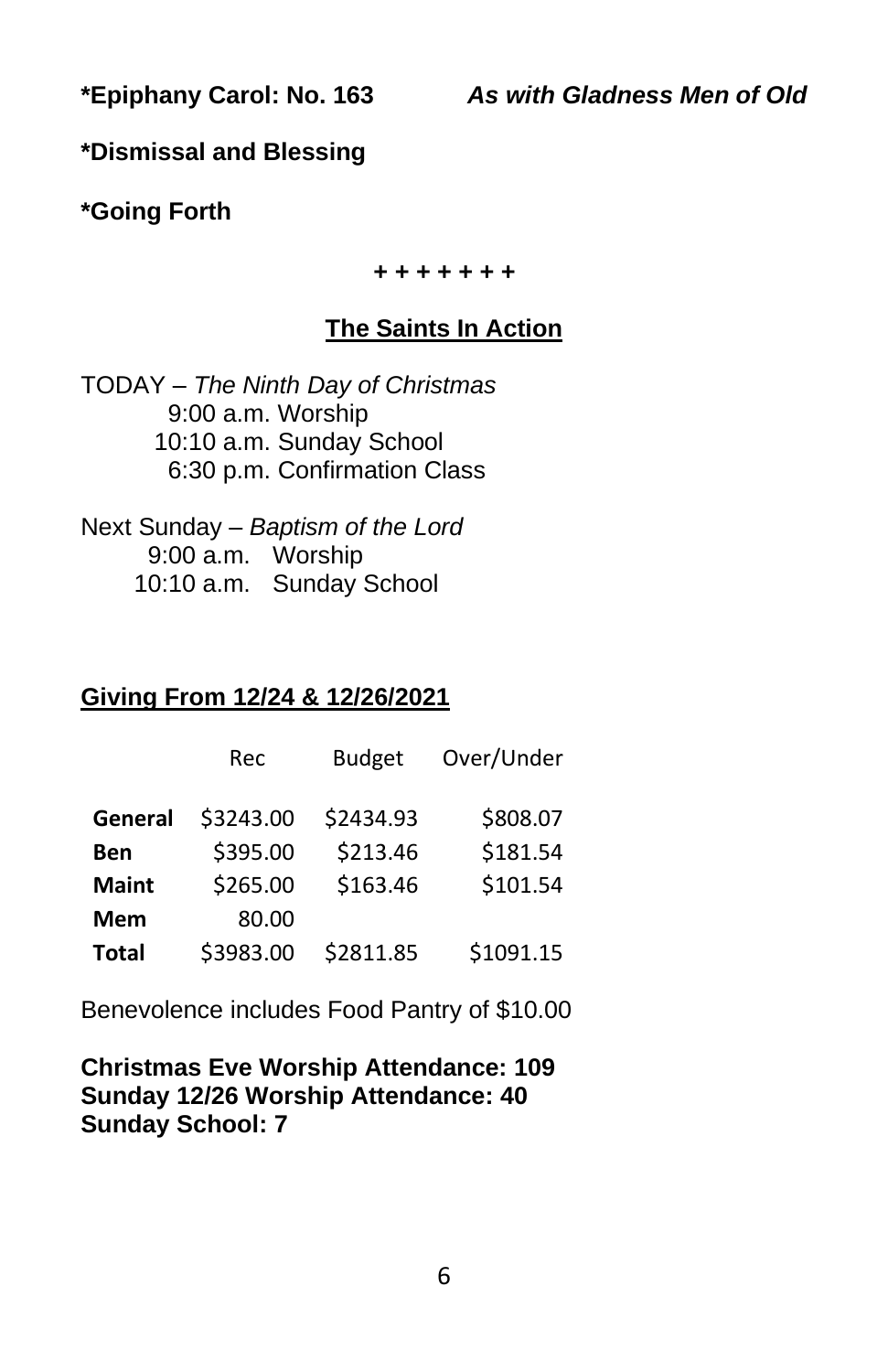#### **Christmas Undecorate Party**

We thank Ann Slifco, Nancy Bittner, Chris King, Jean Ann Darr, and a host of others who helped to decorate the Trinity Church so wonderfully. In the days ahead, it will be time to take down the decorations. On Sunday, January 9 following worship we are seeking the men of Trinity to take down all of the wreaths and place them in Fellowship Hall. Ann with the supervision of Nancy [who is recovering from a health challenge] will direct the efforts to efficiently and properly store all of the items used beginning on Monday, January 10. Thank you for your help in this endeavor.

#### **Consistory Officers for 2022**

President: Tom Calvert Vice-President: Rus Ogburn Secretary: Alissa Wright Treasurer: Jean Ann Darr Assistant Treasurer: Amy Clark

The entire Consistory will be installed in worship on Sunday, January 16, 2022. We will recognize the four retiring members of the Consistory that day. We thank Reon Engleka, Larry Hay, Curt Shaulis, and Jenna Ogburn for their service.

#### **"Souper Bowl" Competition – 5 Sundays in January**

It is time for our annual "Souper Bowl" Competition. In January 2022 we will again be competing with one another for the "Souper Bowl" certificate. There will be two winners again this year. One for larger churches (over 100 families) and a second for smaller churches (under 100 families). The four quarters of the competition will be the five Sundays in January. Food items should be taken to the fellowship hall and placed in the designated location. Monetary donations should be given in an envelope marked "Souper Bowl" competition (checks should be made out to Trinity UCC).

Our local food pantry continues to grow. We are serving approximately 100 families from the Berlin and Shanksville School Districts. In this time of economic stress and the pandemic it is so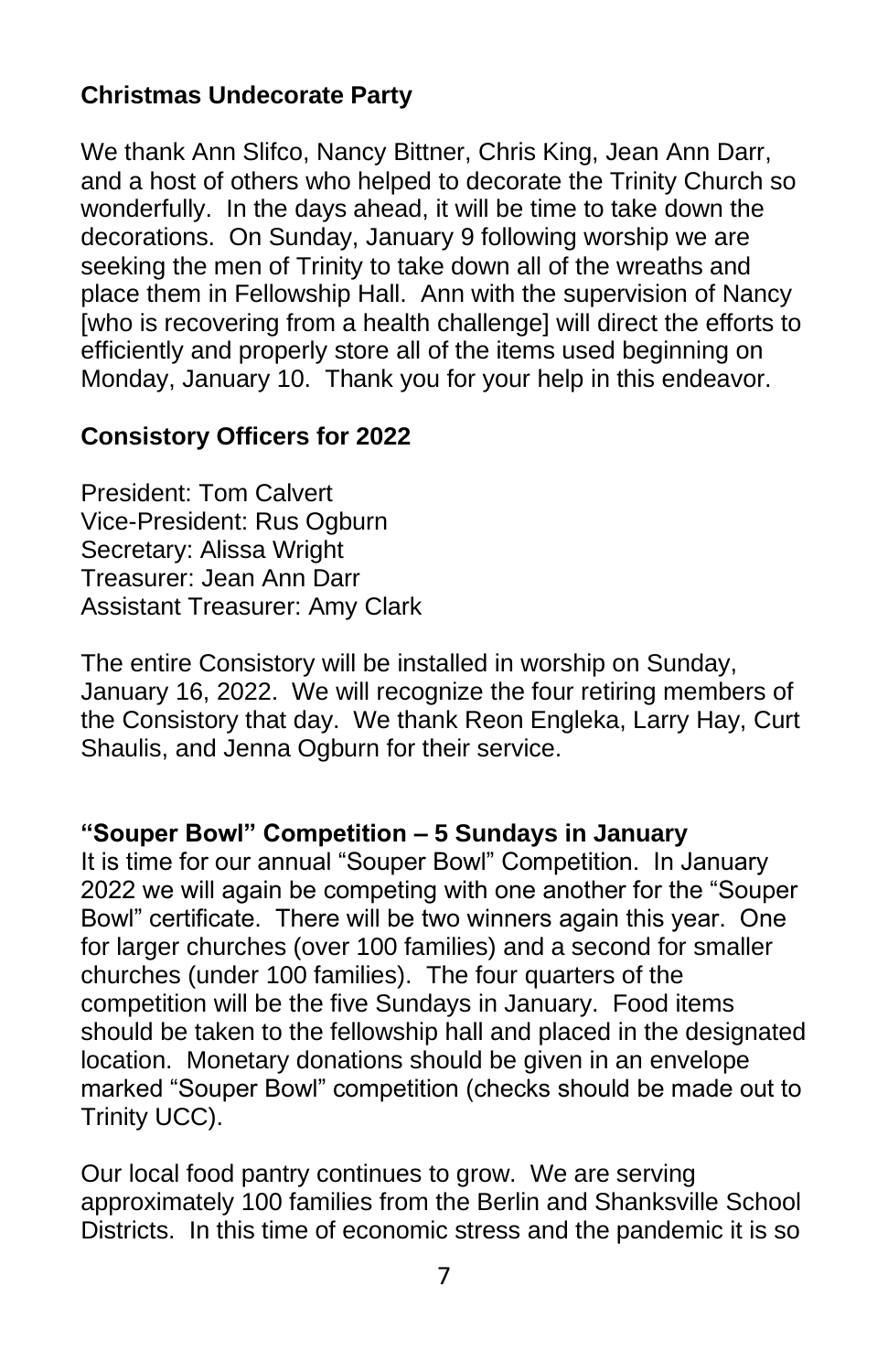meaningful for all of those who can help the food pantry. We have a great group of volunteers that truly enjoy the fellowship at the food pantry. Nonperishable (non-expired) food, condiments, baking products, paper supplies, toiletries, cleaning supplies, and monetary donations are welcome.

Prayers are requested for our clients and volunteers. May God continue to share his blessing with each and every one of you.

"Berlin Area Food Pantry"

### **Pastor's Invitation to Help Mayfield United Methodist Church**

On Christmas Eve, Pastor Dave challenged us to consider helping a congregation in Mayfield, Kentucky whose building was destroyed by the December 10<sup>th</sup> tornadoes that raced across that region. The pastor and his wife left the parsonage and took shelter in the church. All that was left is a small shell of a once grand building. The congregation's first priority is to provide for their community. Pastor provided \$500.00 from his discretionary account, Trinity Outreach has matched that gift with an additional \$500.00. During the month of January, you are invited to consider an additional gift to help people who are unknown to us. Mark your gift "Mayfield" and we will encourage them with our gift.



**There is still time……….**

#### **About "Secret Pals"**

"Secret Pals" is a program started here at Trinity UCC in 2011.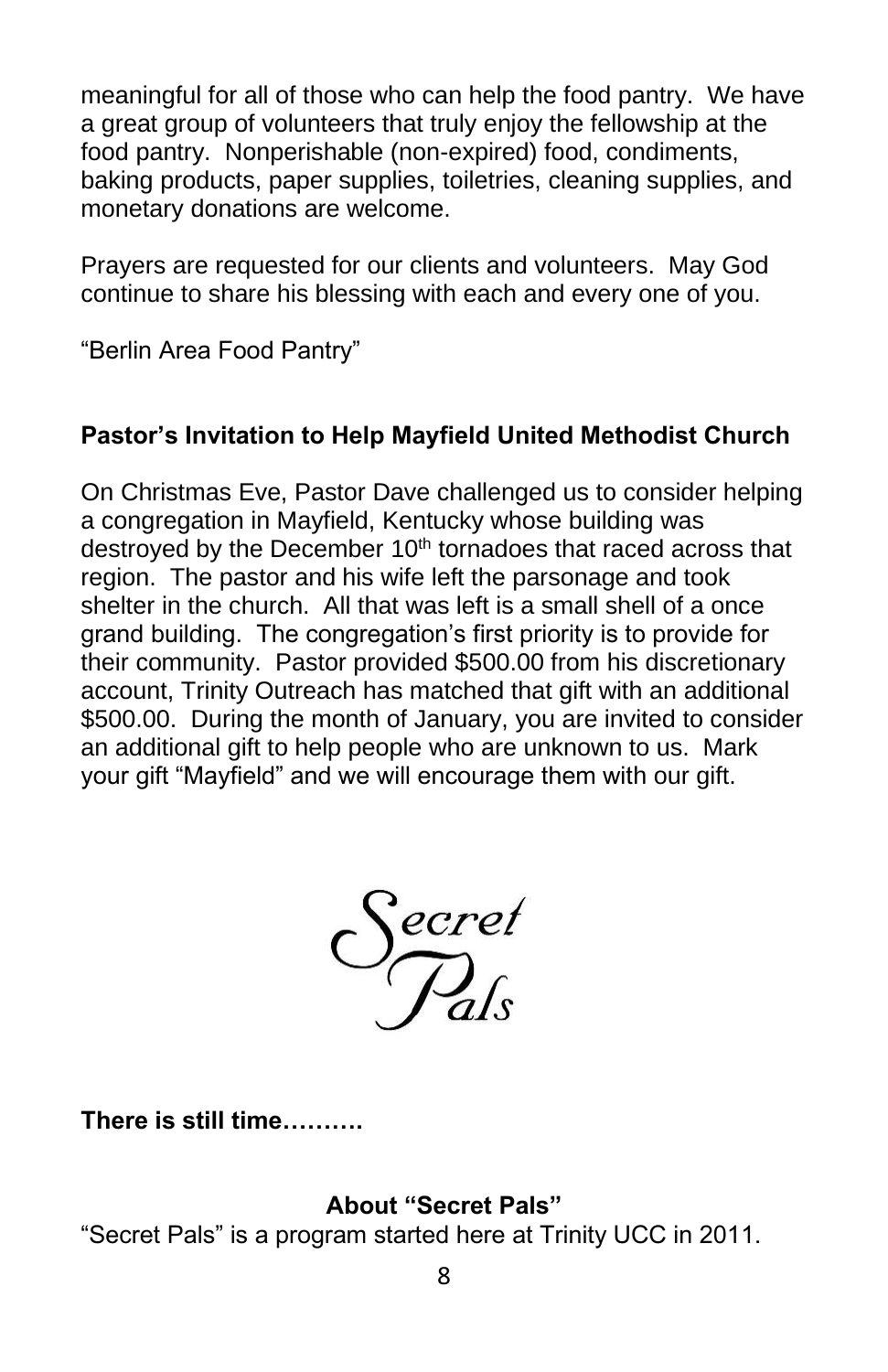**Purpose:** to provide a way for adults in our church family to encourage, support & affirm the youth of our congregation.

**Program:** Adult partners will be matched to youth who are part of our church family, and will send them cards, etc. to affirm and encourage them and let them know that they are an important part of our congregation.

#### **Guidelines:**

- 1. In October 2021, parents in our church family will be asked if they would like their child/children to be a part of "Secret Pals". Parents will then fill out a sign-up form and place it in the offering plate, return it to the church office, or give to Bobbie Robertson by no later than **January 30, 2022.**
- 2. The program will be open to our church youth ages  $4 -$ Senior High School.
- 3. Adult partners will be recruited and will sign a commitment form. One adult may be matched to more than one child if desired. The identity of the partners will remain secret until revealed in Summer or Fall, 2021
- 4. Adult partners will be asked to make the following commitment:
	- o I will pray every day for God's care and protection for my "Secret Pal"
	- o I will remember my Pal's birthday and holidays (Valentine's Day, Easter, beginning and end of school, Halloween, Thanksgiving and Christmas) with a card in the mail.
	- o I will remember my Pal's birthday and Christmas with a gift, not to exceed \$20.

Adults interested in participating, please complete the form. Parents of youth who would like to participate should complete the youth form on the back.

There are forms hanging on our church bulletin board at the Vine Street entrance or stop by or call the church office and we will see that you get one.

#### **Deadline is January 30th!!**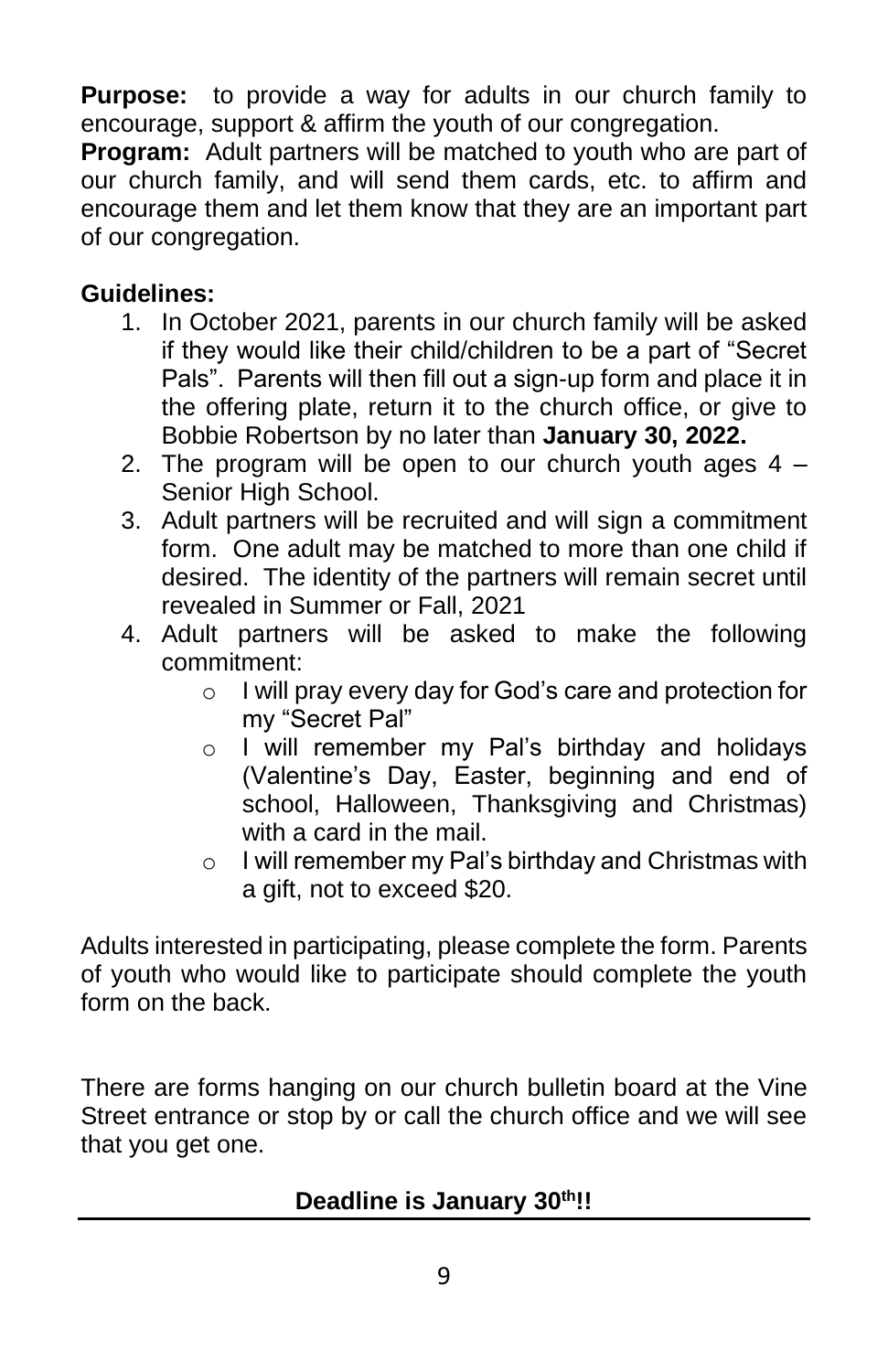**Our first newsletter of 2022** will begin publishing this next week. On the birthday and anniversary calendar, if you gave us new information in your family profile update and the changes aren't reflected, please note that we are still in the process of updating. Thank you to all of you that returned your forms.



#### **Those Remembered in prayer:**

God's guidance and protection for Armed Forces.

#### **Shut Ins:**

Lew & Barb Berkley, Roy Bucher, Helen Diest, Mary Forespring, Janet Gindlesperger, Cynthia Kelly, Lois Krause, Deb Luteri, Lois Saylor.

#### **Healing Concerns:**

Sally Altfather, Mark Amyot, Donnie Baxter, Carol Boyer, Jim Coughenour, Pam Crooks, Larry Custer, Dana Dawson, Dawn Gindlesperger, Andrea Shaulis Harris, Barry Landis, Larry McCullen, Jennifer Miller, Bonnie Murphy, Nancy Schrock, Avis Specht, Kelly Tharp, Robin Walker, Harry and Jane Watkins, Heather Weighley, Nancy Weighley, Karen Will, Kimberly Kay Roos Zimmerman

#### **Prayer Concerns:**

For the Family of Jim Suder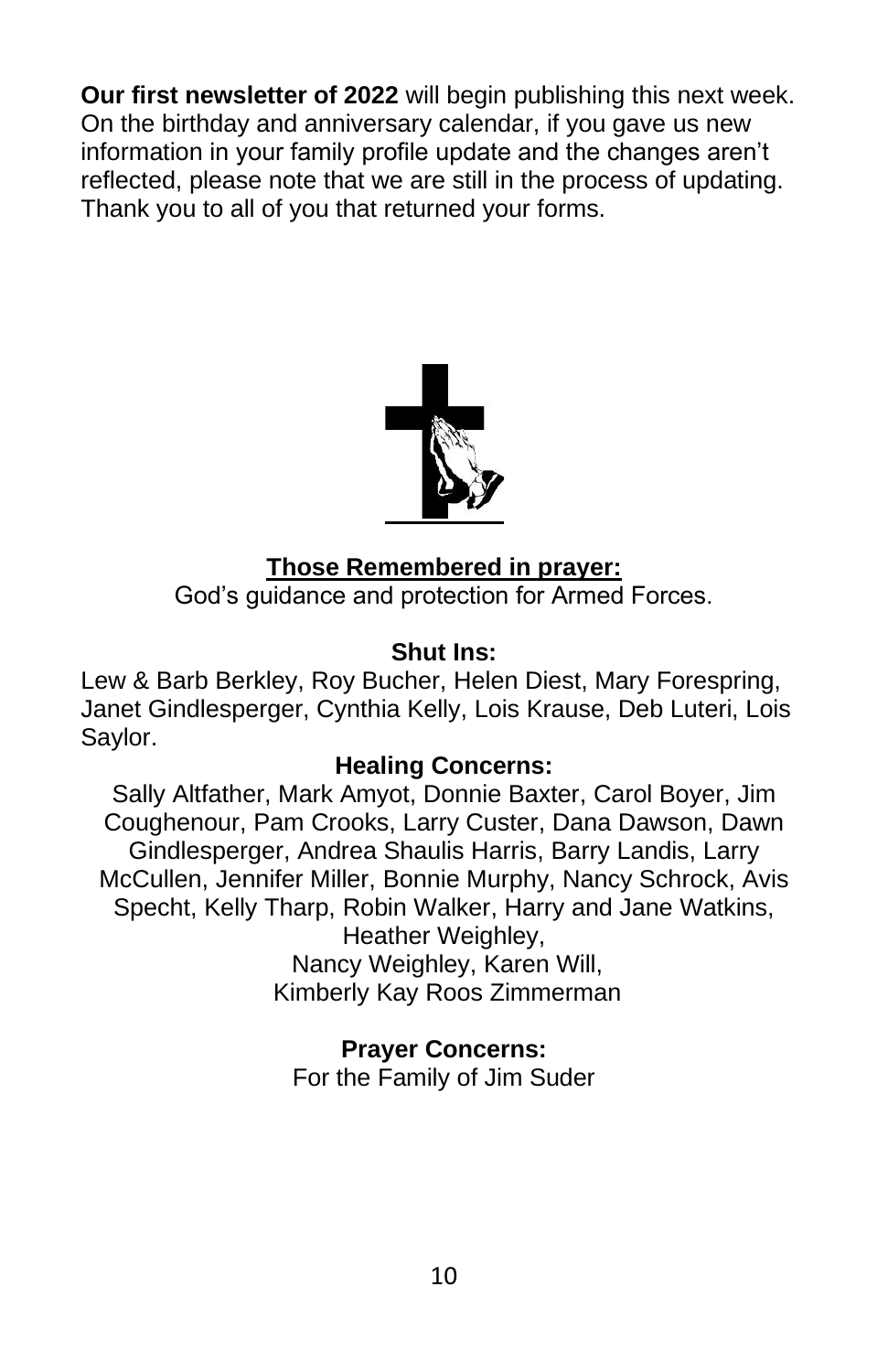*Where You May Find. . .*

**The Nursery:** *is on the lower level for children and their parent. A big screen TV is mounted in the room so that you may watch the service.*

#### **At the Sanctuary Entrances. . .**

Recycling Boxes for Bulletins *These Days –* Devotional

Large Print Bulletins **Example 20** Hearing Amplifiers

#### **Assisting in Worship**

*Sound:* Lori Gindlesperger, Russ Hillegas

*The Flowers on the altar* in memory of their parents, Sherman and Anna Berkley & Chalmers and Elizabeth Means, by Lewis & Barbara Berkley

*The Whole Congregation in Ministry and Assisted by*

*Pastor: Rev'd Dr. David A. Williams Church Secretary: Pam Bush Financial Secretary: Renee Gindlesperger Chancel Choir Director Emeritus: Linda Gallick Handbells: Jeanne Hillegas*

*Church Office Hours – Tuesday through Thursday 9:00 a.m. to 1 p.m.*

Church Office Phone: 814-267-3234 Snail Mail: PO Box 86, Berlin, PA 15530 Email: [berlinucc@yahoo.com](mailto:berlinucc@yahoo.com) Website: [www.berlinucc.org](http://www.berlinucc.org/)

**Pastor's Contact Information**<br>E-Mail: uccv E-Mail: uccv **Cell Phone: 814-241-3919 E-Mail: [uccvicar@gmail.com](mailto:uccvicar@gmail.com)** 603 Fletcher Street, Berlin, PA 15530